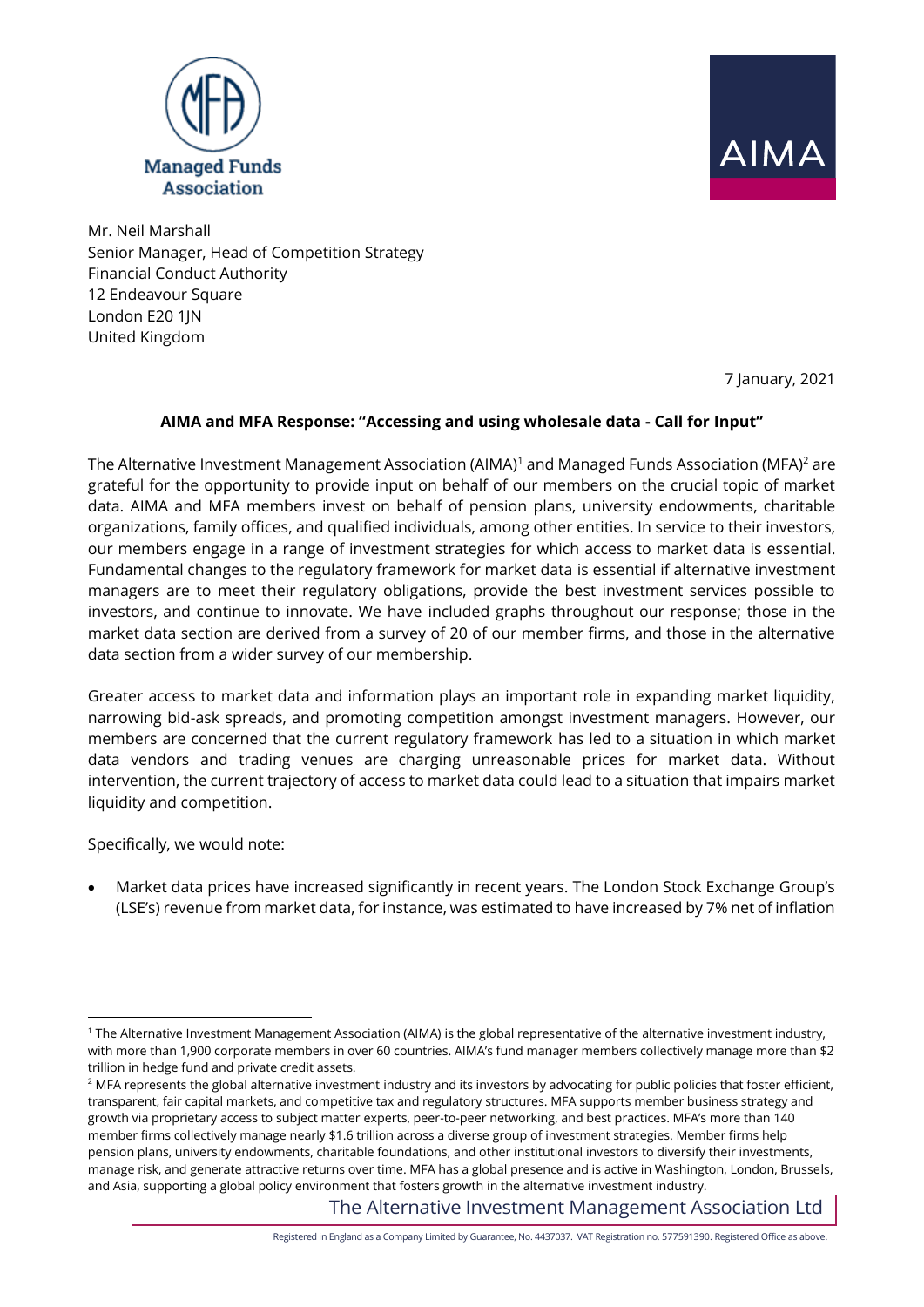



in 2017 alone.<sup>3</sup> In a more extreme example, in June 2018, ESMA reported seeing evidence of market data prices increasing by up to 400% from January of that same year.<sup>4</sup>

- Our members purchase market data out of regulatory obligation, and thus feel compelled to pay the fees charged by venues and data providers.
- Our members are increasingly obligated to purchase new products, often made by unbundling existing data offerings and/or bundling new products, in order to continue receiving the same level of data.
- Market data prices have become increasingly complex: the number of fees charged for market data by the LSE doubled in the decade leading to 2018. For instance, our members are required to pay "connectivity" fees simply to access the data for which they have already paid.
- Our members are increasingly subjected to invasive 'data usage' audits to ensure their compliance with the highly complex fee schedules dictated by data vendors and venues. The need to comply with these schedules, and to prepare for such audits, leads to serious costs for our members.

The market impact of increased costs, the purchase of bundled products, and audit preparation, are particularly punitive for our smaller members. Market data costs is becoming a barrier to entry for new investment managers, thus harming a leading UK industry and leading to fewer options for investors.

Our members are also increasingly availing themselves of new types of market data and advanced analytics. 'Alternative data' are becoming important information sources for investment decisions and risk management.

- A recent AIMA survey of our membership found that slightly over half of the respondents were already using some form of alternative data.
- The majority of respondents used alternative data to enhance their investment decisions.
- While competition concerns are valid, at present the use of alternative data does not seem to be leading to any barriers to competition; it may actually be removing some of the existing barriers, as alternative data sets can be used by emerging investment managers to create new strategies and challenge established market participants.

#### *Accessing market data*

The importance of market data to our members is impossible to overstate. Trading data is necessary for our members to decide which trades to make, and when to execute them. Furthermore, access to market data is necessary for managers to fulfil their best execution obligations under MiFID II. For many alternative investment managers, the importance of market data is akin to the importance of access to power and water for the manufacturing industry. Without something as simple as the Stock Exchange Daily Official List (SEDOL), our members would be unable to effectively perform their duties.

There are limited sources for market data under the current structure—especially real-time data. Investment managers either directly obtain raw market data from the trading venues capturing it (by virtue of the trading activities of those investment managers and other market participants), or indirectly from data vendors. This gives venues the ability to dictate how data can be accessed and how much it will cost, whilst also creating significant reliance on the intermediation services of data providers.

<sup>3</sup> https://www.copenhageneconomics.com/dyn/resources/Publication/publicationPDF/6/466/1543587169/pricing-of-marketdata.pdf

<sup>4</sup> https://www.esma.europa.eu/sites/default/files/library/esma70-156-427\_mifid\_ii\_implementation\_-

\_achievements\_and\_current\_priorities\_steven\_maijoor\_fese\_convention\_2018\_vienna\_21\_june\_1.pdf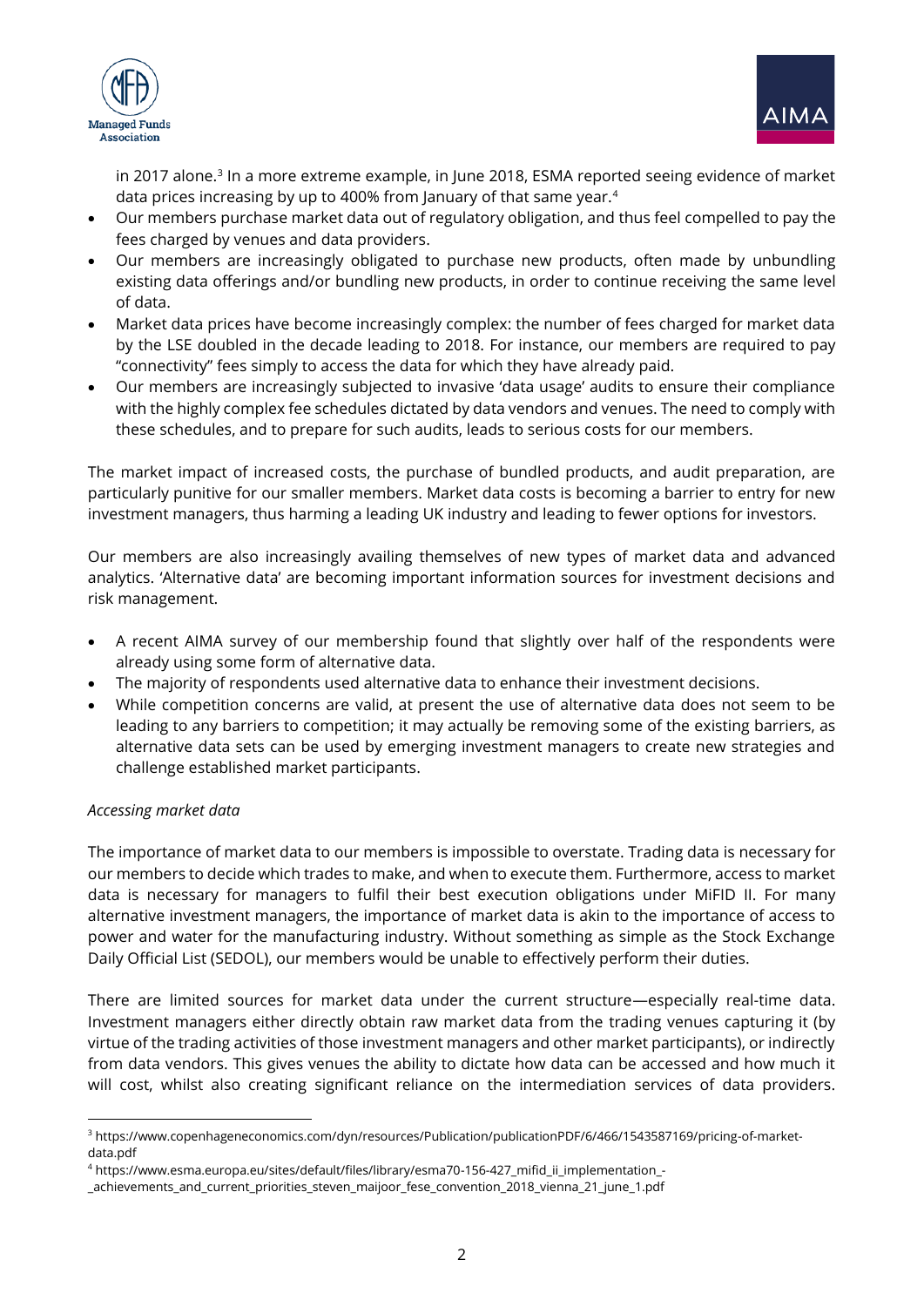



Furthermore, the data vendor market is highly concentrated, giving vendors significant power to set prices and dictate terms. The most recent research available estimated the market share of Bloomberg, the largest market data provider, at 32.7%.<sup>5</sup> For reference, the market share of the largest electricity provider in the UK was estimated at 18.4%.<sup>6</sup>

Trading venues are required to provide market data on a Reasonable Commercial Basis (RCB) pursuant to the requirements of MiFID II. However, the definition of "reasonable" is contentious and trading venues (typically for-profit institutions) have an interest in generating the highest sustainable profits possible. It is inarguable venues have both the means and the incentives to explore or exceed the upper limits of what constitutes a "reasonable" price, whilst providing clients with poor – indeed meaningless – disclosures about how they meet the RCB requirement. This is also in the context of an oligopolistic (and at times monopolistic) market structure, which has already attracted the attention of competition authorities at European level.

In practice, this means market data prices have significantly increased. In 2018, following the implementation of MiFID II, the Chair of ESMA Steven Maijoor noted, the Authority was "made aware of substantial increases in the costs of market data, reaching at times up to 400% compared to prices charged prior to 3 January 2018."<sup>7</sup> The price for Level 1 equity market data charged by the London Stock Exchange Group ("LSE"), Nasdaq Nordic, Euronext, and Deutsche Börse was estimated to have increase by 11% net of inflation between 2004-2006 and 2018. $8$  In the UK, the LSE's revenues from market data were estimated to have increased by 7% net of inflation between 2017 and 2018 alone.<sup>9</sup>

We recognise there are factors that naturally increase the cost of some market data. For instance, data with lower latency is naturally more expensive; and increasing demand for such data could, theoretically, lead to an increase in the overall average price of market data. However, there are factors that seemingly push the price down. Given that market data is a biproduct of trading activity, the breakeven cost of raw market data should logically be a product of the cost of its dissemination. As a research note, however, that cost is largely one of establishing the necessary infrastructure; the marginal cost of distributing to more parties should be small.<sup>10</sup> This would further suggest that any increase in the price of disseminating market data should be incremental.<sup>11</sup> Further, internet transit prices—the price of sending data over the internet—have collapsed in the developed world over the past decade.<sup>12</sup>

Building on the issue of cost, many of our members report needing to purchase unnecessary products, often created by venues and data providers either by unbundling existing products or bundling different data together. This forces our members to buy new products to access the same data they were already using. In addition, the numerous fees attached to accessing data, have grown increasingly complex. The number of different fees charged by the LSE, for instance, doubled in the decade leading to 2018.<sup>13</sup> Our

<sup>5</sup> https://markets.businessinsider.com/news/stocks/global-spend-on-financial-market-data-totals-a-record-32-0-billion-in-2019 rising-5-6-on-demand-for-pricing-reference-and-portfolio-management-data-new-burton-taylor-report-1029094073#

<sup>6</sup> https://www.ofgem.gov.uk/data-portal/electricity-supply-market-shares-company-domestic-gb

<sup>7</sup> https://www.esma.europa.eu/sites/default/files/library/esma70-156-427\_mifid\_ii\_implementation\_-

\_achievements\_and\_current\_priorities\_steven\_maijoor\_fese\_convention\_2018\_vienna\_21\_june\_1.pdf

<sup>8</sup> https://www.copenhageneconomics.com/dyn/resources/Publication/publicationPDF/6/466/1543587169/pricing-of-marketdata.pdf

<sup>&</sup>lt;sup>9</sup> Ibid.

<sup>10</sup> Ibid., https://www.oxera.com/wp-content/uploads/2014/02/Pricing-of-market-data-services-3.pdf

<sup>11</sup> Ibid., Oxera

<sup>12</sup> https://blog.telegeography.com/global-ip-transit-prices-decline-pandemic-covid19

<sup>13</sup> https://www.copenhageneconomics.com/dyn/resources/Publication/publicationPDF/6/466/1543587169/pricing-of-marketdata.pdf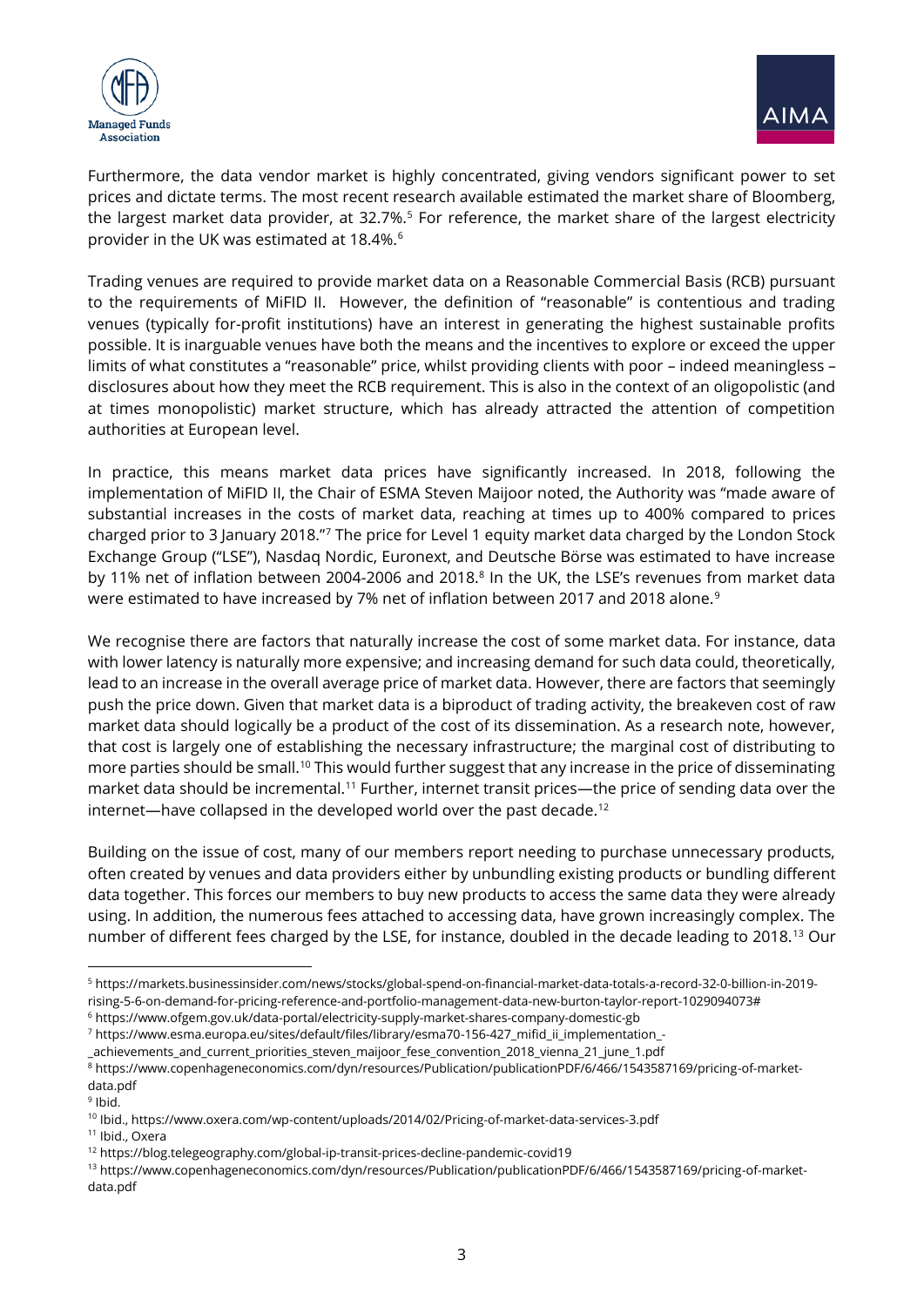



members are charged access fees, site fees, distribution fees, connectivity fees, display fees, delayed data fees, non-display fees, fees for creating and storing derived data/work, and more.

The complexity of those fees has led to our members spending more resources on ensuring that the data they use is as strictly controlled internally as possible. Our members also report having to submit to regular, invasive "data usage" audits performed by venues and data providers, in which the burden of proof is on our members to prove that they have acted in accordance with their usage agreements (rather than on the venues and data providers to prove they have not). The sheer complexity of the costs and the attention needed to implement rigorous internal protocols, means that investment managers would be paying more for access to market data even if the average cost of market data had not significantly increased. We also note our members often have no choice but to purchase market data from several trading venues and market data vendors, thus increasing their costs and the requirements by which they abide exponentially. To further complicate matters, individual venues and data providers often have their own interpretation of common terms in data usage agreements, drastically increasing the difficulty of complying with those agreements for our members.

Overall, the evidence indicates trading venues and data vendors are availing themselves of investment managers' need for market data in order to generate additional profit from the sale thereof. While there is nothing wrong with this *per se*, it does have the potential to undercut market efficiency, particularly as competition between data providers is severely constrained due to the concentration of the market. In order for markets to function efficiently and effectively, participants need as much data as possible. Price discovery, for instance, is highly dependent on the dissemination of market data. Should market data become more difficult to obtain, it seems reasonable to conclude that market efficiency will suffer. Further, if market data costs continue to increase, it will increasingly fall on investors. Investment managers will need to pass some of the costs along to their investors in order to remain solvent, which means that investor returns will suffer, cutting into the pension savings of workers and endowments of charities. This is particularly the case for smaller investment firms and funds, which have fewer investors with whom to share the monthly data costs.<sup>14</sup>

There is little doubt that UK investment industry could be harmed if market data prices continue to increase. If electricity providers, for instance, increased their prices by 7% in real terms a year, doubled their fee schedules every ten years, and required customers to buy bundled products, the Government would clearly intervene.

For this reason, as we previously advocated,<sup>15</sup> the RCB framework in respect of data provision should be strengthened as a matter of priority to include:

- Greater emphasis on enforcing the existing framework, which already limits what trading venues can charge for data relative to the cost of compiling and publishing that data (Article 85 of CDR 2017/565 and Article 7 of CDR 2017/567), albeit without setting explicit limits.
- More stringent requirements on the form and content of RCB disclosures, given the lack of comparability in approach at present.
- Much stronger provisions on reporting of costs to ESMA and NCAs, with explicit oversight and intervention powers for NCAs where charges are not commercially reasonable relative to costs.

<sup>&</sup>lt;sup>14</sup> The high monthly data costs make it challenging for new fund market entrants as they must reach a certain order of magnitude before they can become commercially viable.

<sup>&</sup>lt;sup>15</sup> AIMA and MFA response to European Commission MiFID consultation, May 2020.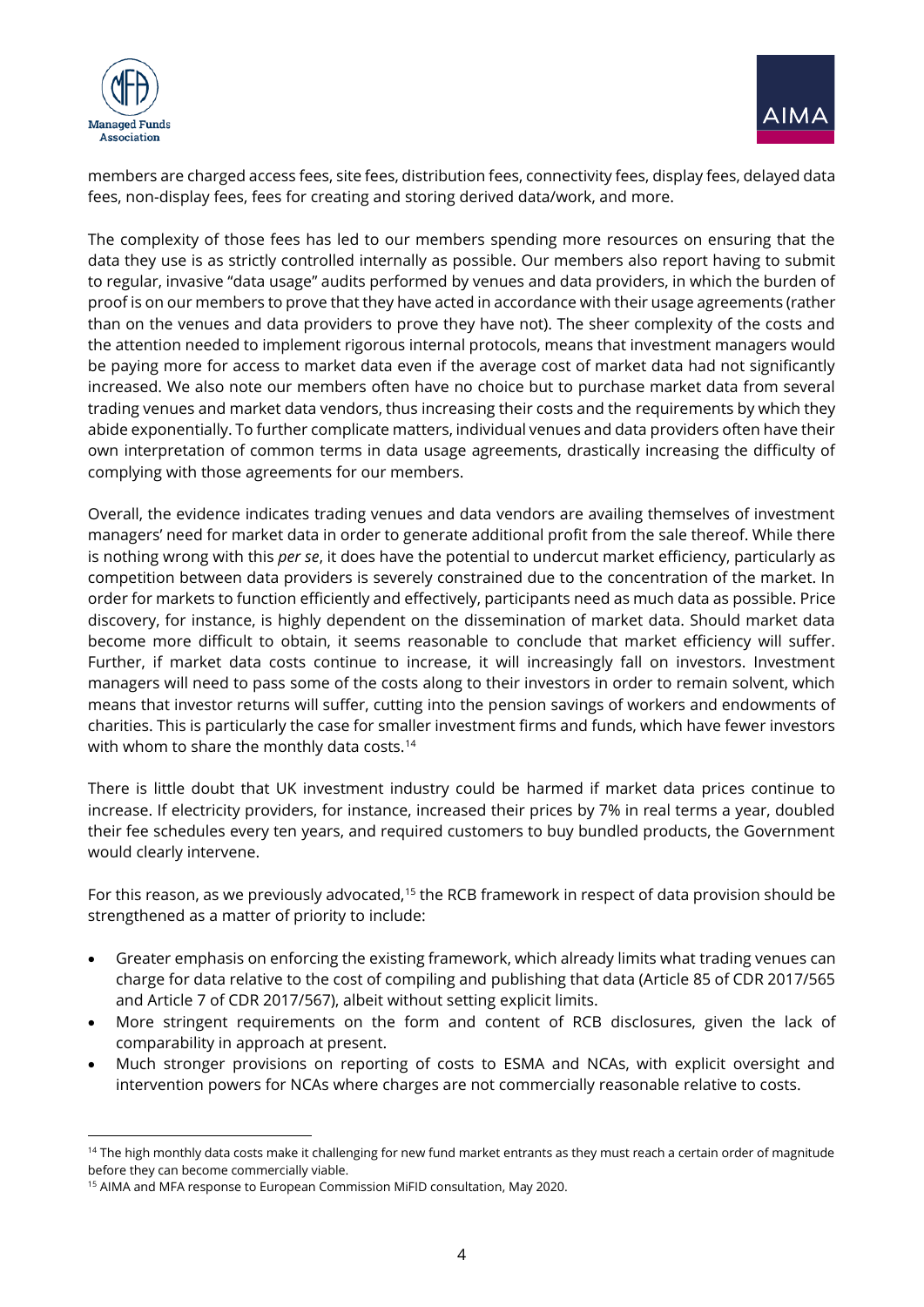



Lastly, we encourage the FCA to consider the possibility of adopting its ruleset after the end of the transition period, regardless of the outcome of European legislative change in this area. This will help solidify the UK's competitive position as providing strong investor protection that promotes greater competition and increases market efficiency.

#### *Alternative data*

As crucial as conventional market data is to alternative investment managers, it is not the only data our members use. They increasingly depend on what the FCA describes as "new data and advanced analytics," but which tends to be described loosely as "alternative data" by industry participants. Alternative data is generally defined as data and analytics that are not part of 'traditional' financial information. Satellite imaging, weather information, and social media analysis are all examples of alternative data.

The importance of data continues to increase for the investment management industry, and particularly alternative investment management firms. Given the ubiquity of traditional market data, alternative investment managers are looking to alternative data in order to help them deliver superior performance and risk management for their investors. A recent AIMA survey of 100 hedge fund firms found that slightly over half were already using alternative data, with an additional 14 trialing the use of such data.<sup>16</sup> A majority of those using it reported deploying alternative data in order to improve their investment decisions. For instance, before investing in a retail company an alternative investment manager may parse the online reviews left for that company by its customers: should those reviews be poor, the alternative investment manager could avoid investing in the company (even if its fundamentals seemed strong).

Perhaps the most important form of alternative data, however, is so-called environmental, social, and governance (ESG) data. This data is crucial for the implementation of responsible investment (also known as sustainable finance). Information about a manufacturing company's carbon emissions, for instance, would not typically be thought of as a traditional form of financial data. This is significant for determining whether to invest long-term and judging the possible risks involved. The same can be said of the social impacts of that company, and its governance structure. Employing such alternative data in the investment decision can help alternative investment managers ensure that their investments contain as little unwanted risk as possible.

The FCA is justified in asking whether the use of alternative data could potentially affect market competition, but such fears are likely unnecessary for the time being. The market for alternative data is far less consolidated than that for traditional market data. Further, there is no equivalent of trading venues in the case of alternative data: no single entity controls a flow of alternative data. As such, there seems to be a healthy degree of competition between alternative data vendors, with smaller data providers pioneering new approaches and competing with the established players.<sup>17</sup>

The same dynamics apply to the use of alternative data by alternative investment managers. Unlike traditional market data, investment managers are not required to use alternative data, so there are naturally fewer concerns when it comes to competition. Indeed, the innovative use of a new form of data,

<sup>16</sup> https://www.aima.org/educate/aima-research/casting-the-net.html

<sup>&</sup>lt;sup>17</sup> Of course, the risk that larger providers increase their market share through mergers and acquisitions should not be discounted; this process seems to already be occurring in the market for ESG data, for instance. We would encourage the FCA to be vigilant in this area.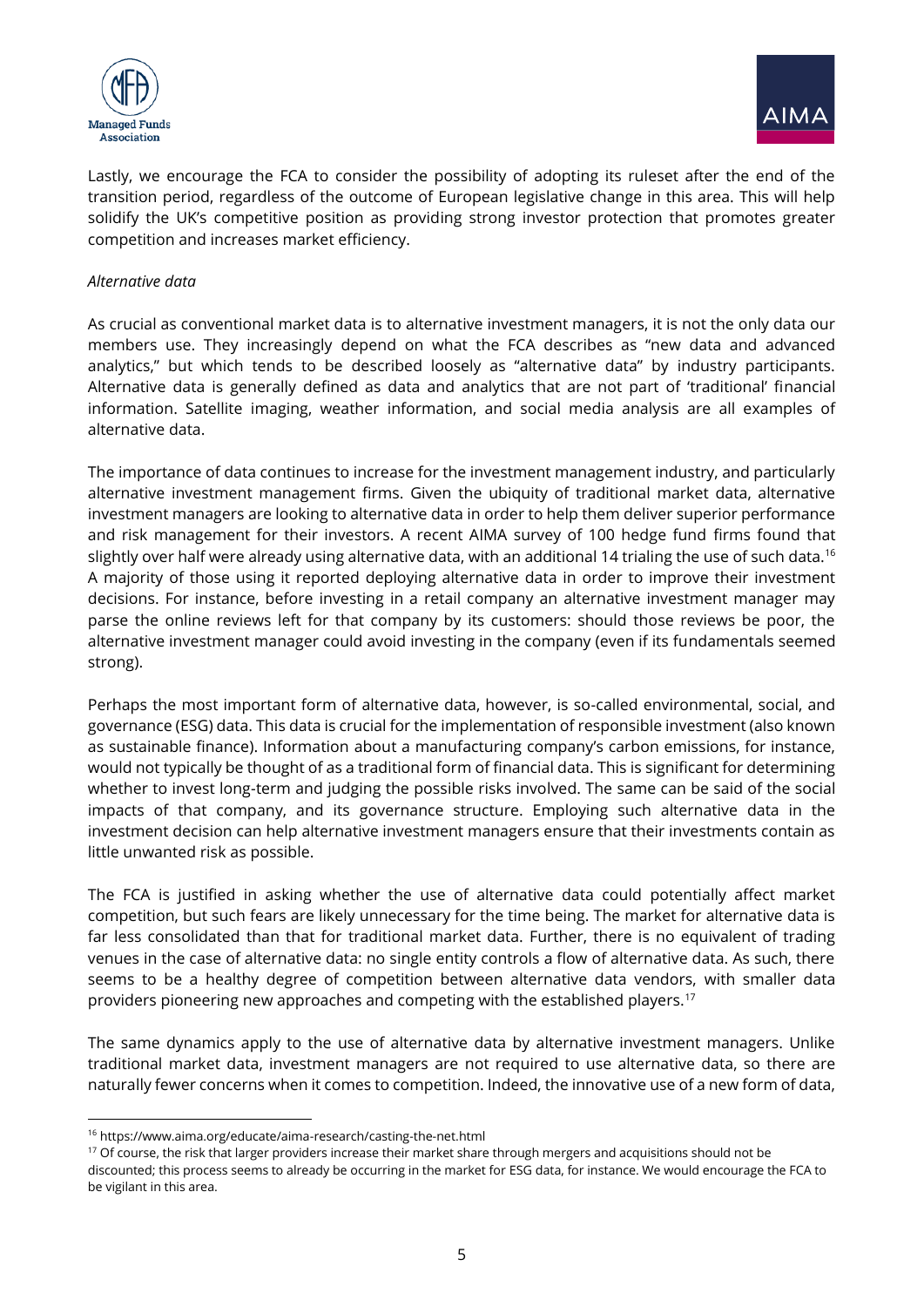



or the use of a new form of analytics, might even allow a smaller investment manager to break into the market, and to compete against the entrenched players.

Respectfully submitted,

/s/ Adam Jacobs-Dean /s/ Jennifer W. Han Adam Jacobs-Dean Managing Director, Global Head of Markets, Governance and Innovation Alternative Investment Management Association Jennifer W. Han Managing Director & Counsel, Regulatory Affairs Managed Funds Association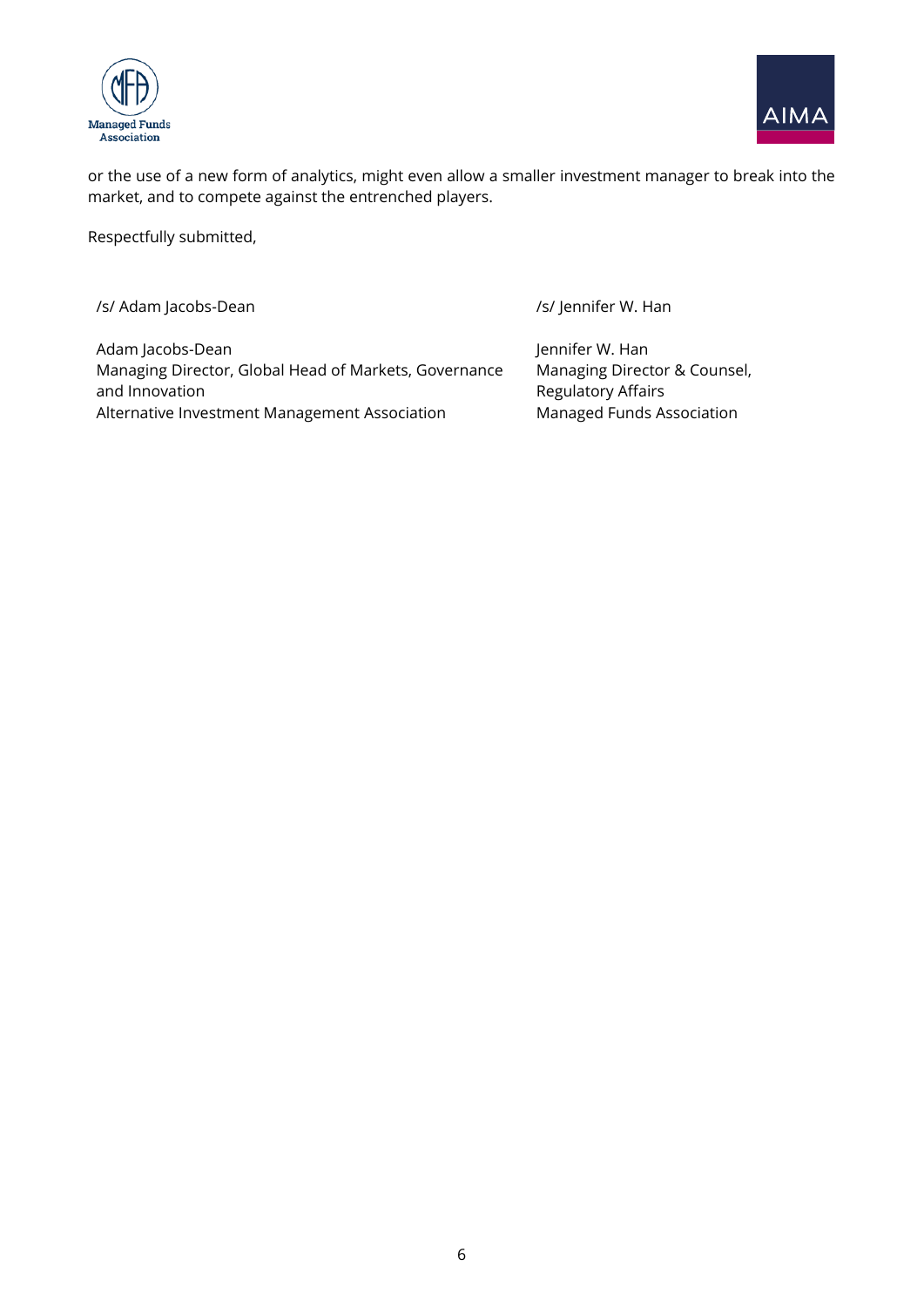

# **Annex 1**



# **Q3.1: What type of trading data do you use/obtain directly from trading venues and APAs, and how do you use trading data?**

In order to execute their day-to-day investment activities, most of our managers need access to bid and ask prices, trading volumes, and even information as basic as a security's ticker symbol from trading venues. This data is integral to the investment process, as they allow our members to identify both the assets to invest in and how best to execute trades. For instance, market data can be used to inform the size and timing of trades, in order to ensure those trades do not unduly affect the price of the asset being traded.

Market data is not, however, only used in the investment process. Since the passage of MiFID, various regulatory requirements have effectively required firms to increase their consumption of data and ability to process that data, including: requirements relating to monitoring of execution quality; regulatory reporting requirements; rules on inducements; asset valuation requirements; and data security, risk management and business continuity requirements (such as maintenance of redundant feeds and archives).

In short, our members often have no choice but to purchase market data.

## **Q3.2: Are you content with the price, quality, provision, coverage, speed and depth of trading data (or other data sold by trading venues or APAs)? If you are not satisfied with any of these elements, please explain why not and the impact this has on your business.**

Our members have serious reservations about the provision of market data. The greatest concern is price. As detailed above, market prices have drastically increased since the passage of MiFID. The price for Level 1 equity market data charged by five of the largest trading venues in Europe was estimated to have increased by 11% net of inflation between 2004-2006 and 2018.<sup>18</sup> ESMA has reported instances of market data prices increasing by up to 400% in the space of six months following the implementation of MiFID II. These increases come at a time when data transfer costs (the main input cost for the provision of market data) continue to decrease.

Price increases have a deleterious effect on investment management in general. Investment managers have no choice but to purchase market data (often from a variety of trading venues and data providers). As the price for data increases, the greater the risk it will cut into investment returns—meaning that the price may ultimately be borne by end investors. Rather than invest in new technology or risk management infrastructure, investment managers are compelled to spend increasing amounts of money on market data that has not materially changed or improved.

We note that the stability of any marketplace is preserved by the presence of a diverse group of direct market participants, making their trading decisions independently of each other. We are, therefore, concerned that trading venues, through dominant market power are pricing out many market participants. This dynamic also constitutes a barrier to entry for investment managers and has the potential to limit choice for end investors. We are aware of member firms that have decided not to seek

<sup>18</sup> https://www.copenhageneconomics.com/dyn/resources/Publication/publicationPDF/6/466/1543587169/pricing-of-marketdata.pdf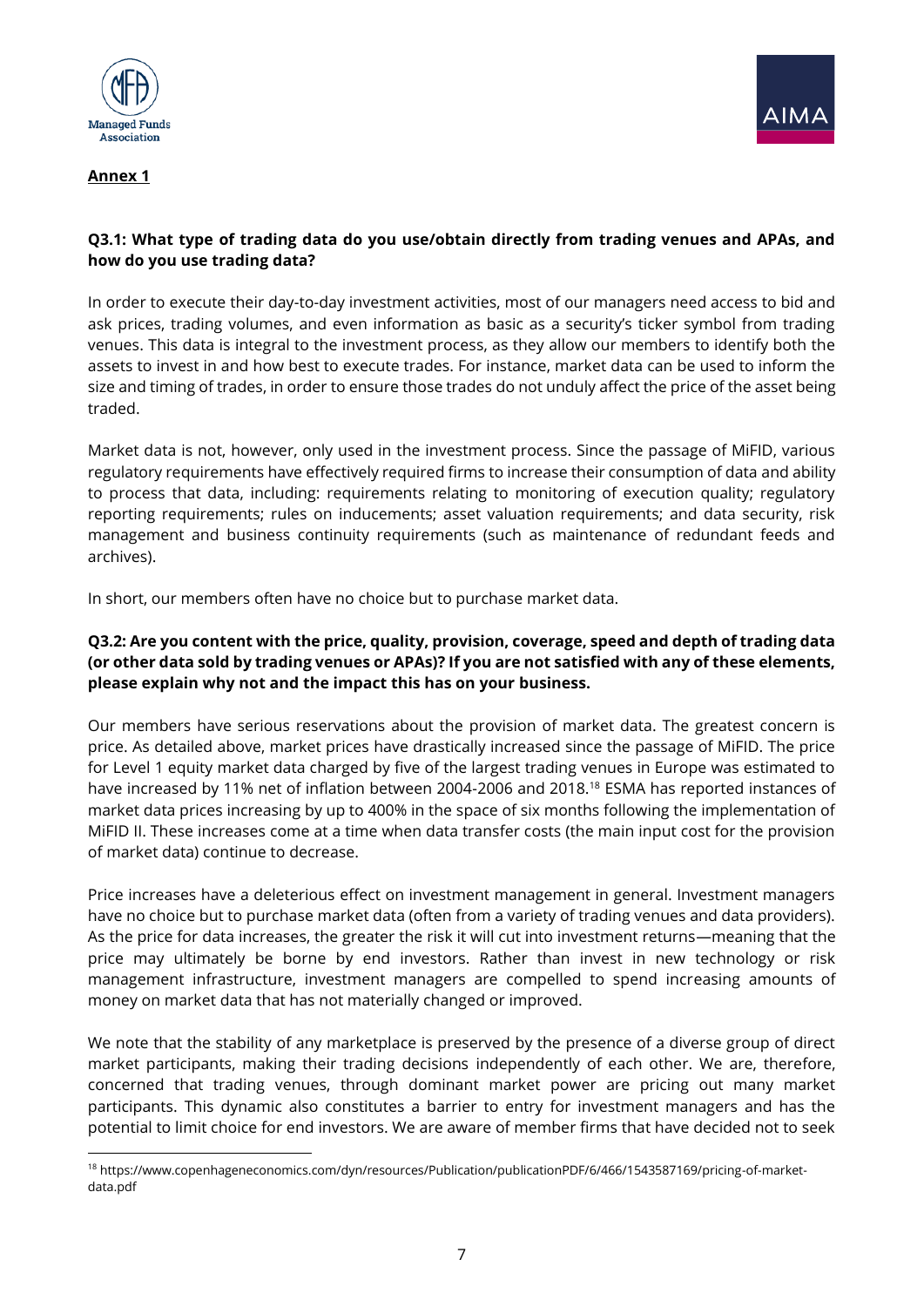



exposure to additional markets due to additional costs. Those considering a new hedge fund launch might also be dissuaded by the setup costs associated with market data access which do not scale by assets under management.



**How satisfied are you with the quality, provision, coverage, speed and depth of market data sold by trading venues or APAs?**

Finally, as we have noted in our submissions to ESMA, our members have expressed concerns that trading venues and data providers are still not complying with the spirit of MiFID II's requirement that post-trade data should be provided free of charge after 15 minutes. Our members report having to create one-off user accounts to access such data, the terms of which require onerous legal review; the data they access is sometimes incomplete, or presented in a format that cannot be read by machines. For some non-equity assets, our members report that delayed data is missing entirely. We strongly urge the FCA to investigate these reports, and to make them an enforcement priority.

# **Q3.3: Do you consider any trading venues or APAs set of trading data a 'must have' for your business purposes? If so, please explain why. For example, is it linked to a liquidity threshold in the relevant financial instrument and/or to best execution requirements considerations?**

As detailed in our response to Q1.1, market data is generally essential for our members for both investment and regulatory reasons. Our members need certain market data from the trading venues they use—trading venues which hold natural monopolies over the market data they produce. For instance, if a security is only listed on the LSE, a member would have no choice but to use market data from the LSE (purchased either directly from the LSE or through a data provider) in order to execute their trades. Once those trades are completed, the member would need LSE market data to fulfill its duty to monitor best execution, as well as other regulatory requirements. Further, LSE is the only provider that can provide data with the least amount of latency.

Note that our members will often need to trade across different venues, meaning that they will have multiple "must-have" trading venues, and thus multiple "must-have" sets of market data. This further increases the cost burden attached to such data.

*Source: AIMA Research*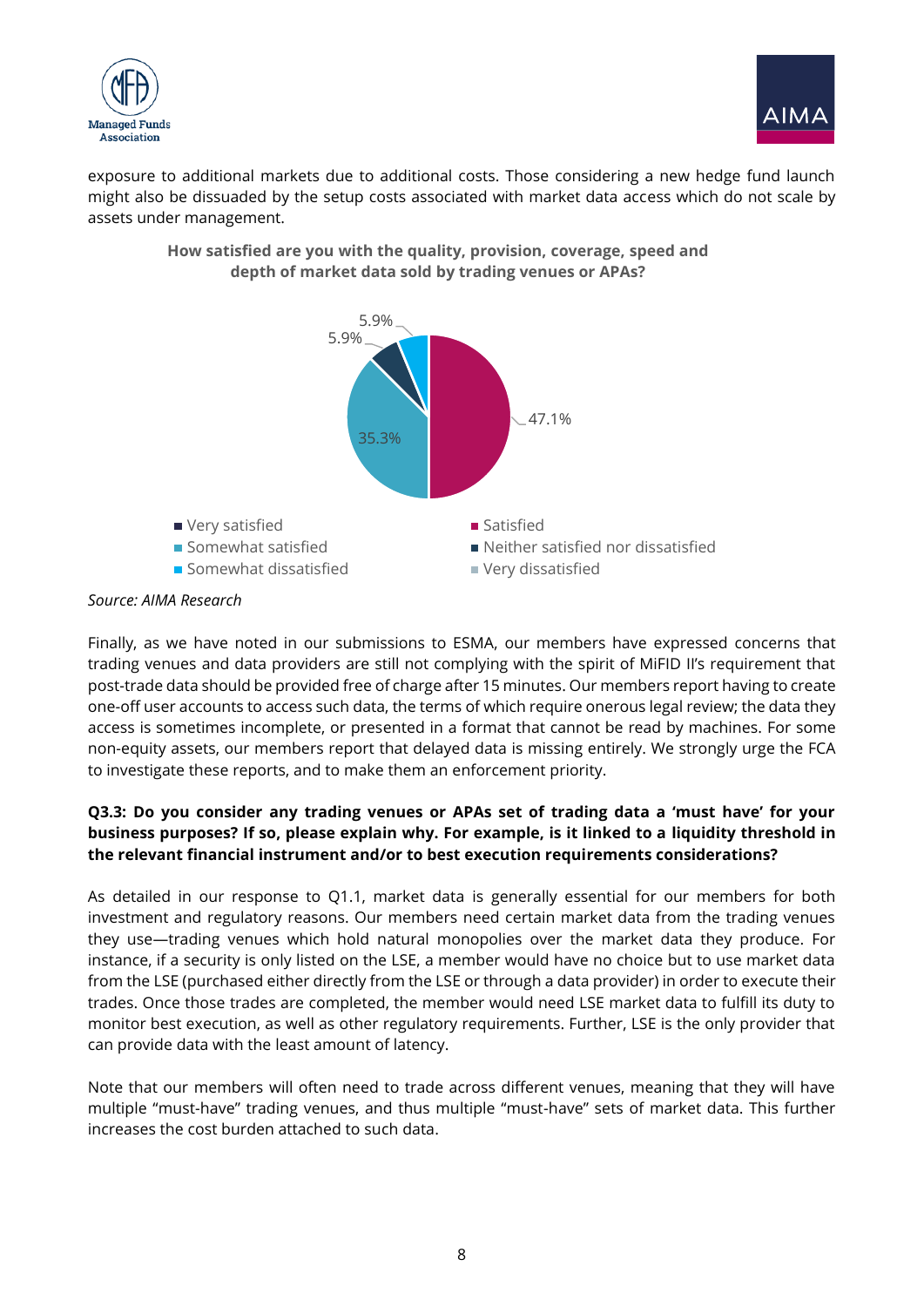



The broker community's services to some extent mitigate these challenges, particularly on the execution side, through the supply of off-the-shelf execution algorithms. This is, however, suboptimal as a solution, given it could heighten systemic risk concerns if large numbers of market participants use identical algorithms to execute orders. For this reason, our members need regulatory intervention to address the costs associated with data itself.

#### **Q3.4: For each data set you use, how have the trading fees, trading data costs and quality evolved over the last 5 years? What impact has this had on your business and your clients?**

As detailed above, market data prices have drastically increased over the past five, and even ten, years. Please see our response to Q3.2. This is in the context of the recognition by policymakers tens years ago that prices were already too high.<sup>19</sup>

#### **Q3.5: How easy are trading data pricing/licensing terms to understand and comply with? What, if any, do you find to be complex or restrictive and what impact does this have on your business?**

Our members are concerned over the increasing complexity of data pricing and licensing terms. As detailed above, the number of fees charged by the LSE for market data doubled in the decade leading up to 2018. Fees attached to market data include access fees, site fees, redistribution fees, display fees, delayed data fees, non-display fees, and fees for creating and storing derived data. Non-display fees charged by the LSE increased by an estimated 3.8% in 2018 alone.<sup>20</sup>

Many of our members report needing to purchase unnecessary products, often created by venues and data providers either by unbundling existing products and/or bundling different data together. This forces our members to buy new products to access the same data they were already using. The additional products are then subject to their own array of fees and usage agreements.<sup>21</sup>

At the same time, our members have reported an increase in "data usage" audits performed by trading venues. Such audits are conducted to ensure that members are strictly adhering to the complex terms attached to the market data they purchase. For instance, one member reported venue requirements stating no employees other than those specifically designated could view certain market data displayed on their colleagues' screens—even if it was accidental. Audits are also used by some trading venues to support their interpretation of "reasonable commercial basis" (RCB). Some trading venues interpret Article 86(2) of CDR 2017/565, which permits trading venues to charge different fees to different categories of customers based on how customers use the data, to mean that they charge based on the profits investment managers derive from their data. This interpretation justifies venues' highly invasive data usage audits, but is highly dubious given the reality that market data is itself generated by the trading activities of investment managers and other market participants.

<sup>19</sup> ESMA notes in its "Consultation Paper: MiFID II/MiFIR review report on the development in prices for pre- and post-trade data and on the consolidated tape for equity instruments" that "[a]lready back in 2010, when consulting on the review of MiFID I, the EC stressed that prices for trading data were considered as being too high" (CP; p.10).

<sup>&</sup>lt;sup>20</sup> https://www.copenhageneconomics.com/dyn/resources/Publication/publicationPDF/6/466/1543587169/pricing-of-marketdata ndf

<sup>&</sup>lt;sup>21</sup> While MiFID II includes provisions on data disaggregation, they have not in the experience of our members resulted in lower costs for market data. Unfortunately, it seems that well-meaning regulatory provisions have actually strengthened the commercial dominance of trading venues and enabled them to redefine their data offerings in a way that is designed to extract additional revenue from the user community. Indeed, members report that some venues have used this provision as the basis for increasing data fees, arguing that the dissemination of disaggregated data brings additional costs.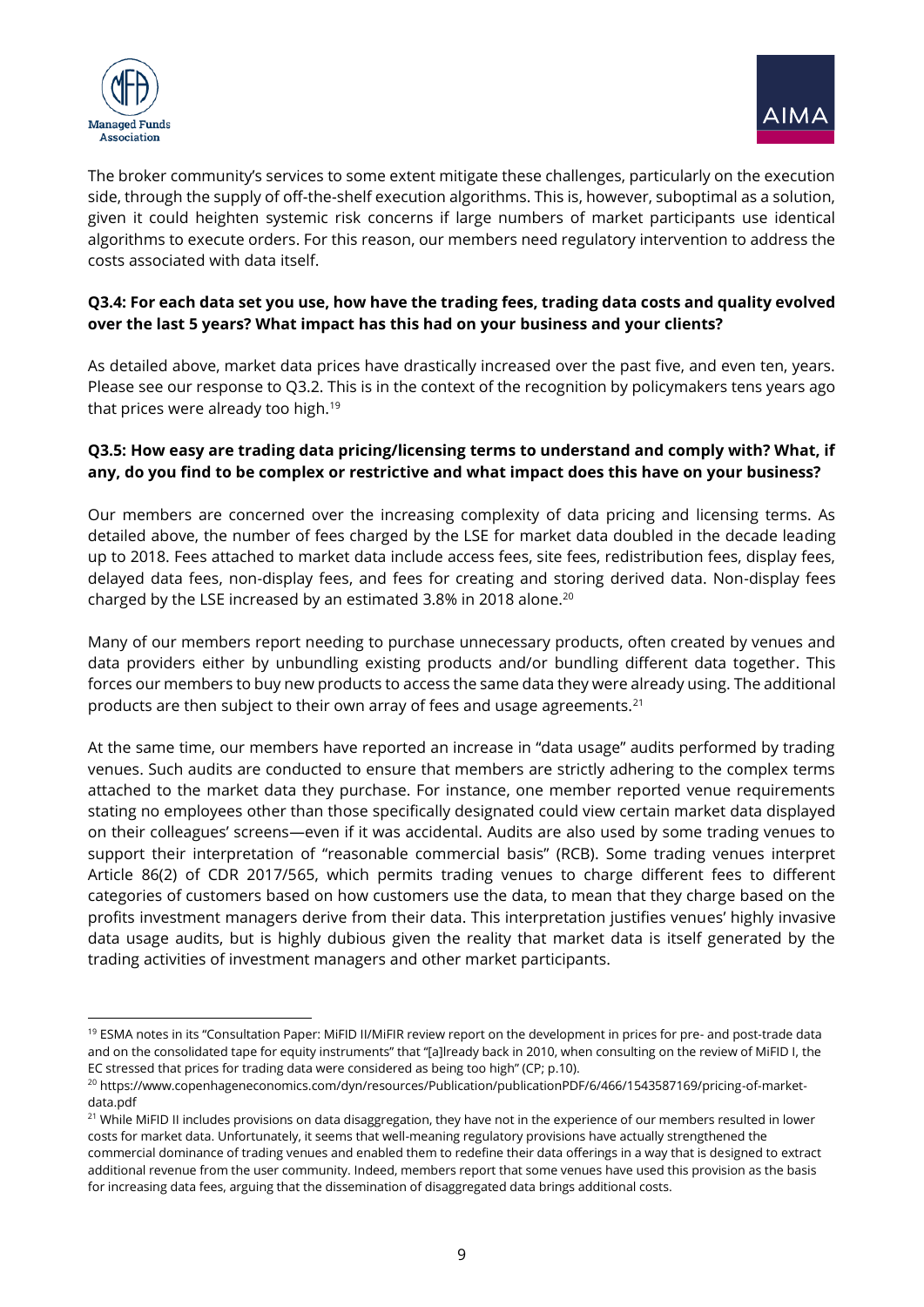



This results in our members spending an increasing amount of money not just on acquiring market data, but on abiding by the strictures that come with it. Our members are forced to dedicate increasing numbers of resources to parsing fee schedules, ensuring access to data is strictly controlled, and responding to invasive data usage audits. Many of our members are forced to hire full time staff or consultants specifically to deal with the intricacies of their data usage agreements; the agreements are often so complex that they require specialised and rare—and thus expensive—knowledge to interpret them. Our members are also often compelled to purchase new software specifically to deal with their market data, in order to abide by the strictures of their data usage agreements. Again, such software is highly expensive.

We are particularly concerned the effect these costs may have on our smaller members. Such alternative investment managers are the future of the industry and are crucial to ensuring adequate market competition. They tend not to have the legal and compliance teams larger managers have—nor do they have the same amounts of capital available to spend on market data. Unless something is done, increasingly complex fees and usage agreements may become a serious barrier to competition in the investment management industry as a whole.



# **venues or APAs on a standalone basis, but were compelled to purchase them as part of a bundle?**

**Have you ever needed to purchase data or services from trading** 

#### *Source: AIMA Research*

Finally, as we have noted in our submissions to ESMA, our members have expressed concerns that trading venues and data providers are still not complying with the spirit of MiFID II's requirement that post-trade data should be provided free of charge after 15 minutes. Our members report having to create one-off user accounts to access such data, the terms of which require onerous legal review; the data they access is sometimes incomplete, or presented in a format that cannot be read by machines. For some non-equity assets, our members report that delayed data is missing entirely. We strongly urge the FCA to investigate these reports, and to make them an enforcement priority.

#### **Q3.6: Are you aware of trading venues or APAs charging different amounts to different customers for similar services? Please give specific examples and explain how these practices affect your ability to compete in the markets you operate in.**

Our members have experienced these practices. Indeed, such arrangements are written into regulation. Here we would quote the entirety of Article 86(2) of CDR 2017/565: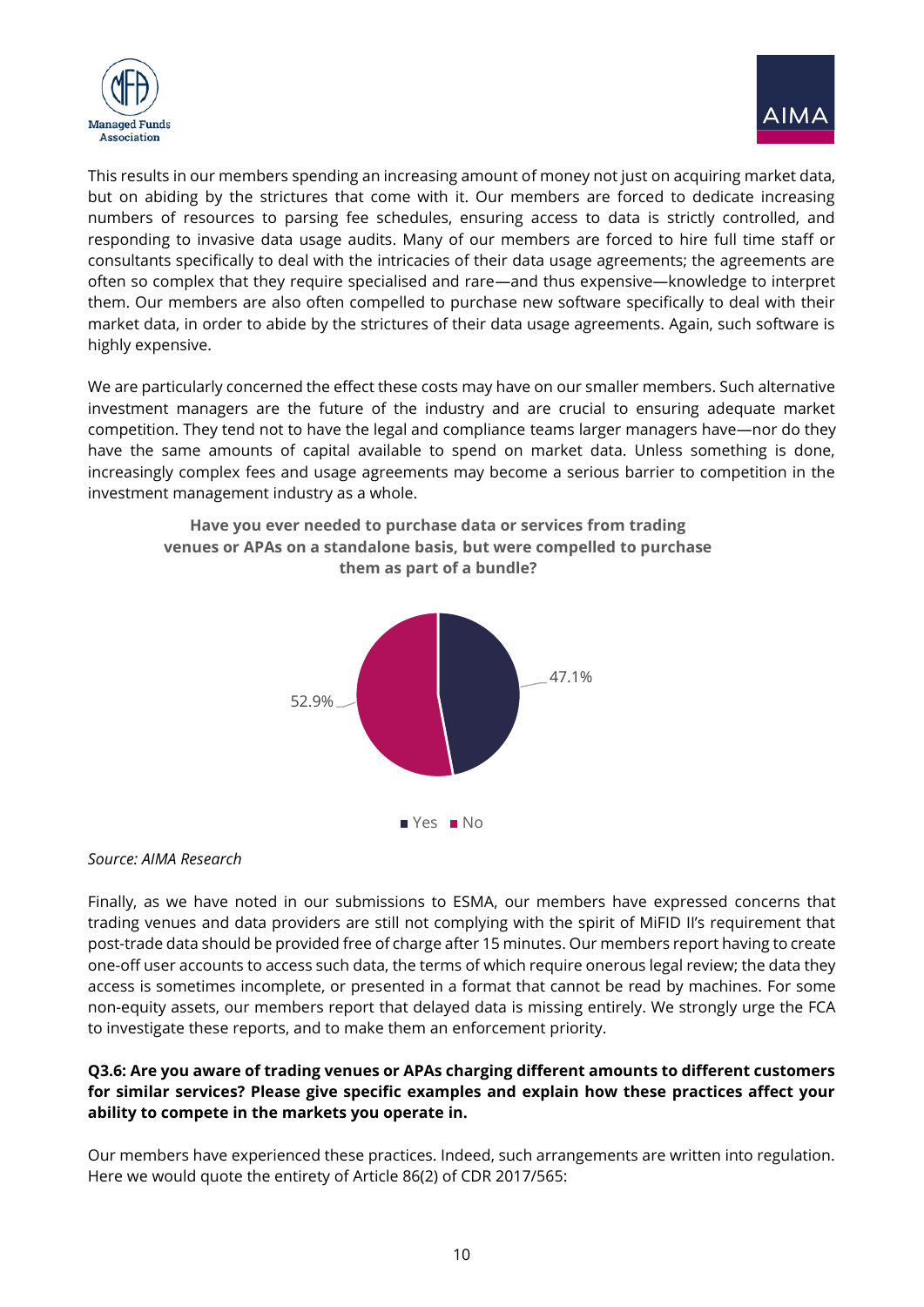



"1. APAs and CTPs shall make market data available at the same price and on the same terms and conditions to all customers falling within the same category in accordance with published objective criteria.

2. Any differentials in prices charged to different categories of customers shall be proportionate to the value which the market data represent to those customers, taking into account:

(a) the scope and scale of the market data including the number of financial instruments covered and trading volume;

(b) the use made by the customer of the market data, including whether it is used for the customer's own trading activities, for resale or for data aggregation."<sup>22</sup>

As mentioned above, these provisions have clearly been interpreted by some trading venues as justification to base market data fees on the profit investment managers derive from their use. We are concerned that even beyond this, Article 86(2), particularly subclause *b*, is vague enough to justify a wide range of differential pricing among customers. We believe there should be no consideration of the value of the data to the user in the regulatory framework. Such a situation can lead to overly generous assumptions on the part of venues and data providers on the value of their data. Further, our members do not always derive a profit from market data to begin with; it is often used for risk management purposes and compliance with regulations.

> **Are you aware of market data vendors charging different amounts or imposing different contract terms on different customers for similar**



*Source: AIMA Research*

#### **Q3.7: Please explain when you are charged for the use of delayed data.**

N/A

<sup>22</sup> https://eur-lex.europa.eu/legal-content/EN/TXT/PDF/?uri=CELEX:32017R0565&from=EN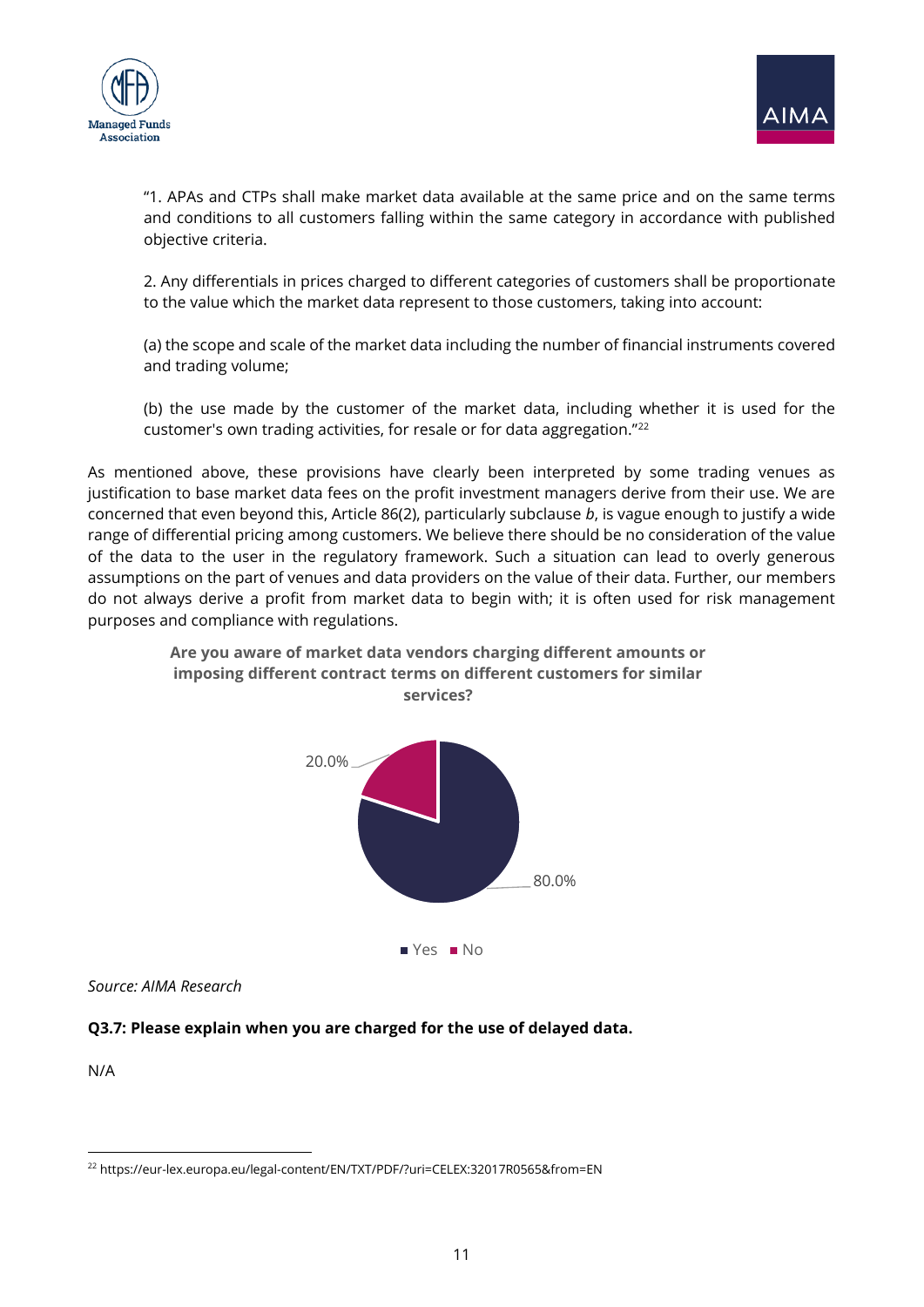



# **Q3.8: To what extent do you think ESMA's suggested improvements to the RCB requirement will adequately constrain trading data pricing (see 3.23)? Are there other ways to ensure trading data prices are competitive?**

In our response to ESMA and the European Commission regarding the RCB framework, we have focused on changes that can be delivered most quickly through changes to delegated acts and supervisory practices, with a view to ensuring that change can be implemented rapidly.

As such, we have called for:

- Greater emphasis on enforcing the existing framework, which already limits what trading venues can charge for data relative to the cost of compiling and publishing that data (Article 85 of CDR 2017/565 and Article 7 of CDR 2017/567), albeit without setting explicit limits.
- More stringent requirements on the form and content of RCB disclosures, given the lack of comparability in approach at present.
- Much stronger provisions on reporting of costs to ESMA and NCAs, with explicit oversight and intervention powers for NCAs where charges are not commercially reasonable relative to costs.

In particular, we think it would be helpful to regulators for trading venues to provide data costs in a standardized way. This would better enable regulators to understand the level of profit from market data and assess whether data and associated costs are offered on an RCB.

If, however, quicker-to-deliver reforms do not prompt meaningful change in practice, then we would support further consideration of a long-run incremental cost-plus (LRIC+) framework for the sale of market data, something that the UK may be better able to implement in a timely manner once it is not bound by EU-level requirements.

# **Q3.14: Which type of benchmarks do you use in your business? How many benchmarks do you use, and how many administrators have you had agreements with, over the last 5 years?**

N/A

**Q3.15: Are you content with the price and quality of the benchmarks you use? If you are not satisfied with any of these elements, please explain why not and the impact this has on your business.** 

N/A

**Q3.16: Do you consider any benchmarks a 'must have' for your business purposes? What factors do you consider in this assessment?**

N/A

**Q3.17: How have prices and quality evolved over the last 5 years across the types of benchmarks you use? What impact has this had on your use of benchmarks, on your business and your clients?** 

N/A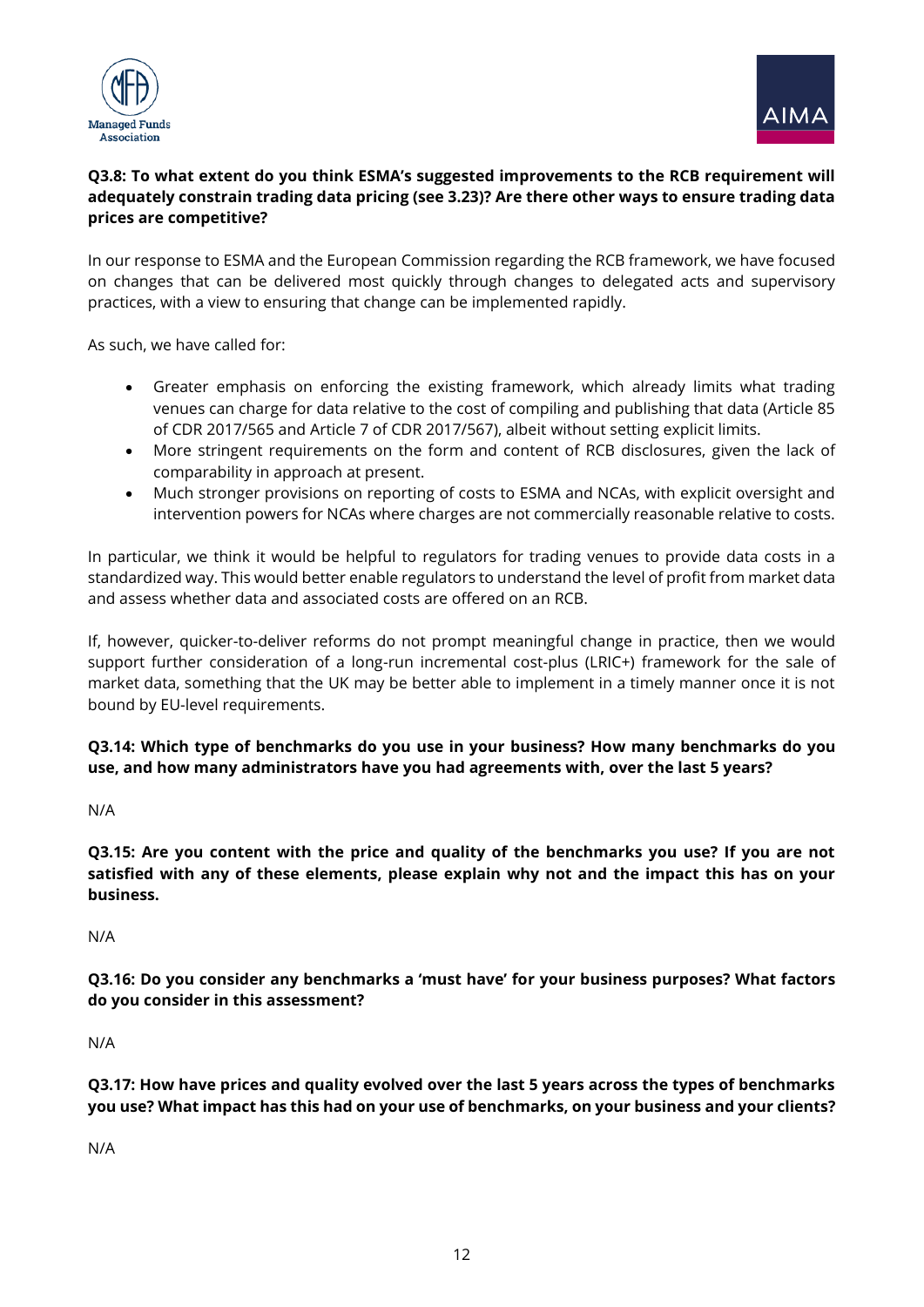



**Q3.18: Are benchmark administrators' pricing/licensing terms established by benchmark administrators easy to understand and comply with? What terms, if any, do you find to be overly complex or restrictive and what impact does this have on your business?** 

N/A

**Q3.19: Are you aware of benchmark administrators charging different amounts or imposing different contract terms, to different customers for similar services? Please give specific examples and explain the impact on your ability to compete in the markets you operate in.** 

N/A

**Q3.20: How easy is it to compare and switch between benchmark providers? Please provide details on the benchmarks considered when choosing and possible hurdles affecting your ability to compare, choose and switch.**

N/A

**Q3.28: Which market data vendor services do you use in your business and how has this evolved over the last 5 years?** 

N/A

**Q3.29: Are you satisfied with the price, quality and level of innovation of market data vendors' offerings? If you are not satisfied with any of these elements, please explain why not and the impact this has on your business.** 

Our members face many of the same challenges with market data vendors as they do with trading venues. Market data providers are dependent on trading venues for the data they vend, and as such are exposed to the same dynamics as investment managers attempting to purchase data directly from trading venues. Until the issue of market data costs is dealt with at the level of the trading venues, we are doubtful that any progress can be made at the level of market data providers.

We would note, however, that increased consolidation amongst market data providers is cause for concern. At the time of writing, the three largest market data providers in the world hold an estimate 60% of the market.<sup>23</sup> While market data vendors do not, clearly, enjoy the natural monopoly position of trading venues, further consolidation in the vendor industry could harm competition and lead to further increases in prices charged by such vendors.

<sup>23</sup> https://markets.businessinsider.com/news/stocks/global-spend-on-financial-market-data-totals-a-record-32-0-billion-in-2019 rising-5-6-on-demand-for-pricing-reference-and-portfolio-management-data-new-burton-taylor-report-1029094073#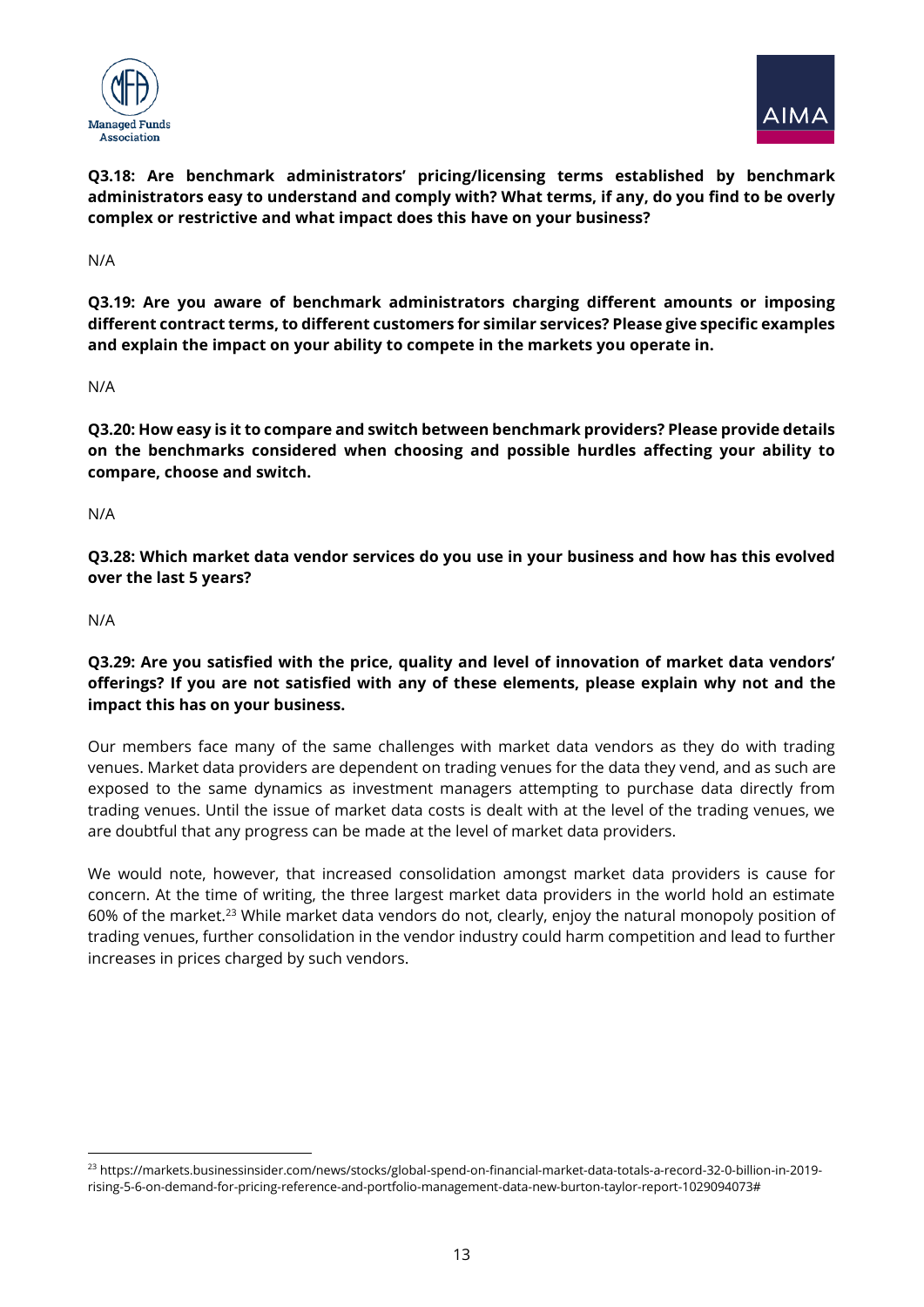





#### **How satisfied are you with the quality, provision, coverage, speed and depth of market data sold by trading venues or APAs?**

# **Q3.30: How have prices and quality evolved over the last 5 years across the types of market data vendor services you use? What impact has this had on your use of data, on your business and your clients?**

As discussed above, the fees charged by market data vendors will ultimately be a function of the fees charged by trading venues. The same issues arising from increased trading venue fees—including concerns about the effect on competition—pertain to the increased fees charged by market data vendors.



**How have the prices charged by market data vendors evolved over the past 5 years?**

#### **Q3.31: Are you aware of market data vendors charging different amounts or imposing different contract terms on different customers for similar services? As a user are you, or have you been, at a competitive disadvantage as a result?**

Our members have reported such practices. We would urge the FCA to investigate data usage audit settlements.

*Source: AIMA Research*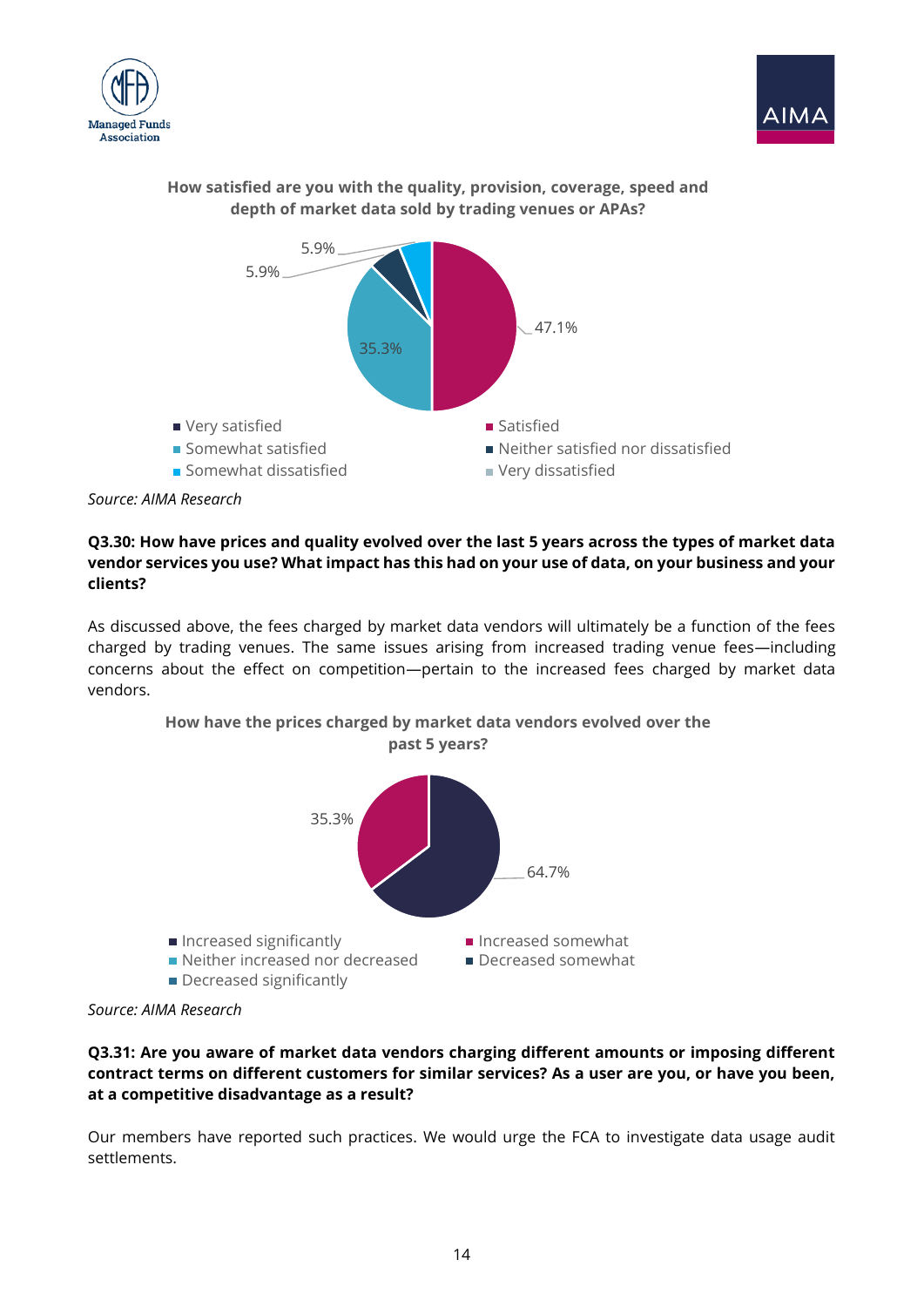



#### **Q3.32: Are there any products and/or services that you needed/ tried to purchase from market data vendors on a standalone basis, but were not able to? What impact does purchasing a bundle have on your business?**

Our members report having to purchase bundled products from market data vendors, as with trading venues. Bundling is, first and foremost, a waste of capital for our members. Rather than invest in enhancing their capabilities—or even lowering their management fees—our members are forced to allocate capital to products they do not want. This further increases the complexity of fee schedules and usage agreements (detailed above in relation to trading venues), resulting in our members spending even more resources on ensuring they comply with usage agreements for the bundled products they do not want.

In short, bundled products lead to wastage in both capital and manpower. We also note that the obligation to provide data on a disaggregated basis per MiFID II operates at the asset class level (rather than instrument level). We believe there would be greater demand for disaggregated data if it could be obtained at the product/instrument level, given that an entity that is active in either the equities or fixed income space will very likely trade only a subset of the instruments in the relevant market.

We would note, however, there are clear profit incentives for exchanges to unbundle services previously purchased together and increase the complexity of product offerings and to group (for public and regulatory reporting purposes) profit and loss for multiple exchange functions such as trading, surveillance and other technology-based services.

#### **Q3.33: How do you choose market data vendors? Do you use more than one, and if so why? How easy is it to compare the content and price of alterative packages before choosing which data package to use? How easy is it to switch providers?**



**How easy is it to understand and comply with are trading venue or APA market data pricing/licensing terms?**



**Q4.1: How are firms operating in wholesale markets using alternative data and advanced analytics, and for which particular activities or markets? How might this change in the future?**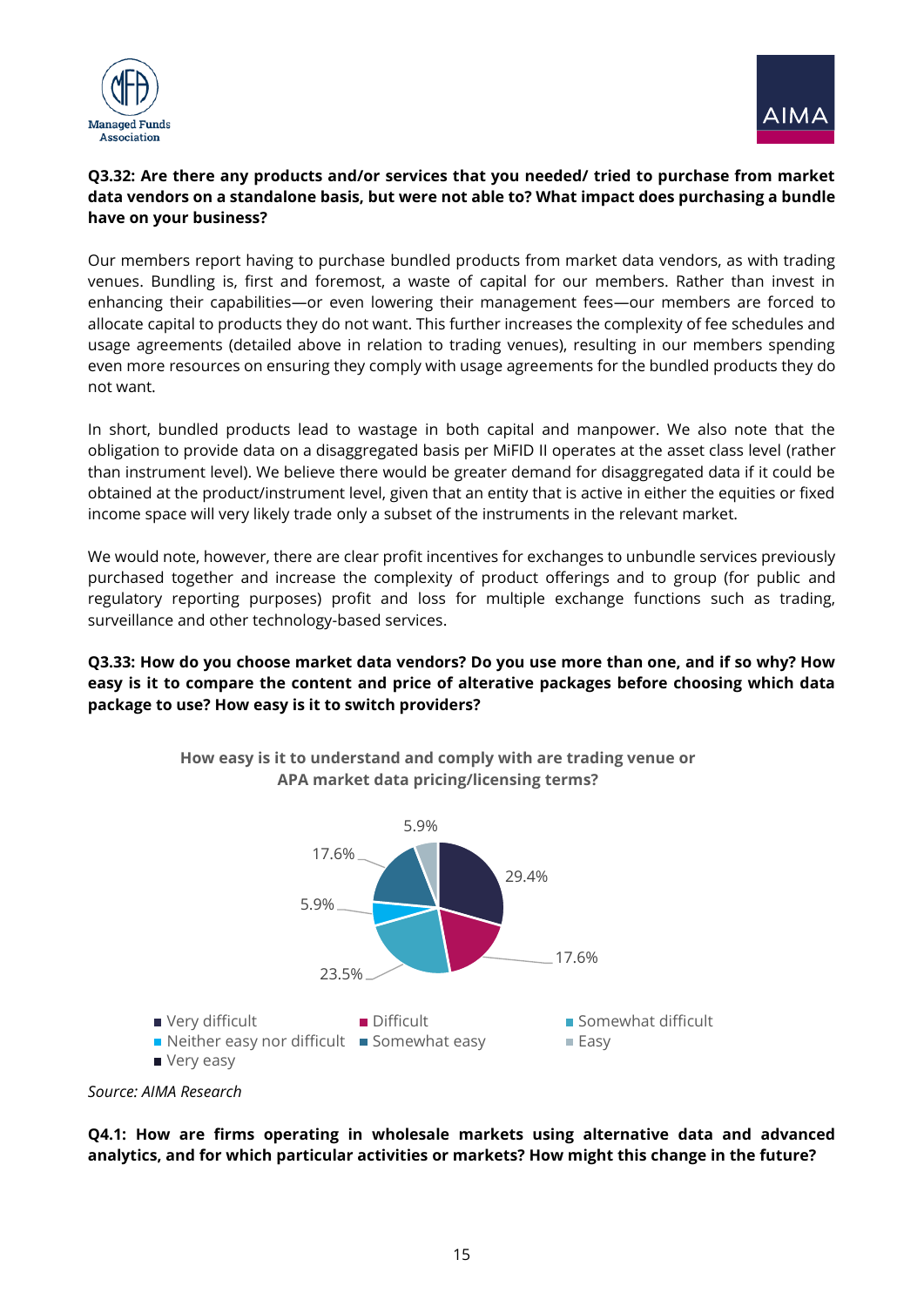



Our members are increasingly using alternative data in order to enhance their investment and risk management processes. Alternative data is employed across asset types and markets, public and private. A recent AIMA survey found that firms surveyed were most likely to use alternative data "as a research tool to help better improve investment decisions."<sup>24</sup> For instance, an alternative investment manager might gather data on a manufacturer's environmental practices before making an investment decision: access to such information could help the manager avoid any unwanted environmental risks attached to the manufacturer. Indeed, the risk management aspect of alternative data may become more important in the coming years.

#### **Q4.2: How much has your firm allocated to investments in data and advanced analytics over the next three years?**

The recent AIMA survey found that those respondents using alternative data were spending, collectively, roughly \$250 million a year on it. Those respondents collectively managed roughly \$382 billion in assets, meaning that their alternative data spending represented 0.1% of their assets under management. More pertinently, it would represent 4.4% of the revenues generated by a management fee of 1.5% on their collective assets under management.



**What percentage of your firm's total expenses (not including salaries) is currently set aside for sourcing alternative data?**

#### *Source: AIMA Research*

**Q4.3: What are the potential benefits for firms and investors of the development of data and advanced analytics, now and in the future, and for which particular activities or markets? Please provide examples and where possible explain how the benefits are passed on to investors. How do you assess these benefits against the potential risks associated with the use of data and advanced analytics?** 

As mentioned above, the greatest benefits of alternative data come from their contribution to investment decisions and risk management processes. Using alternative data allows our members to gain a fuller

<sup>24</sup> https://www.aima.org/uploads/assets/8778b1e4-75c3-44e4-b35dc38e1495001e/Casting-The-Net-v10.pdf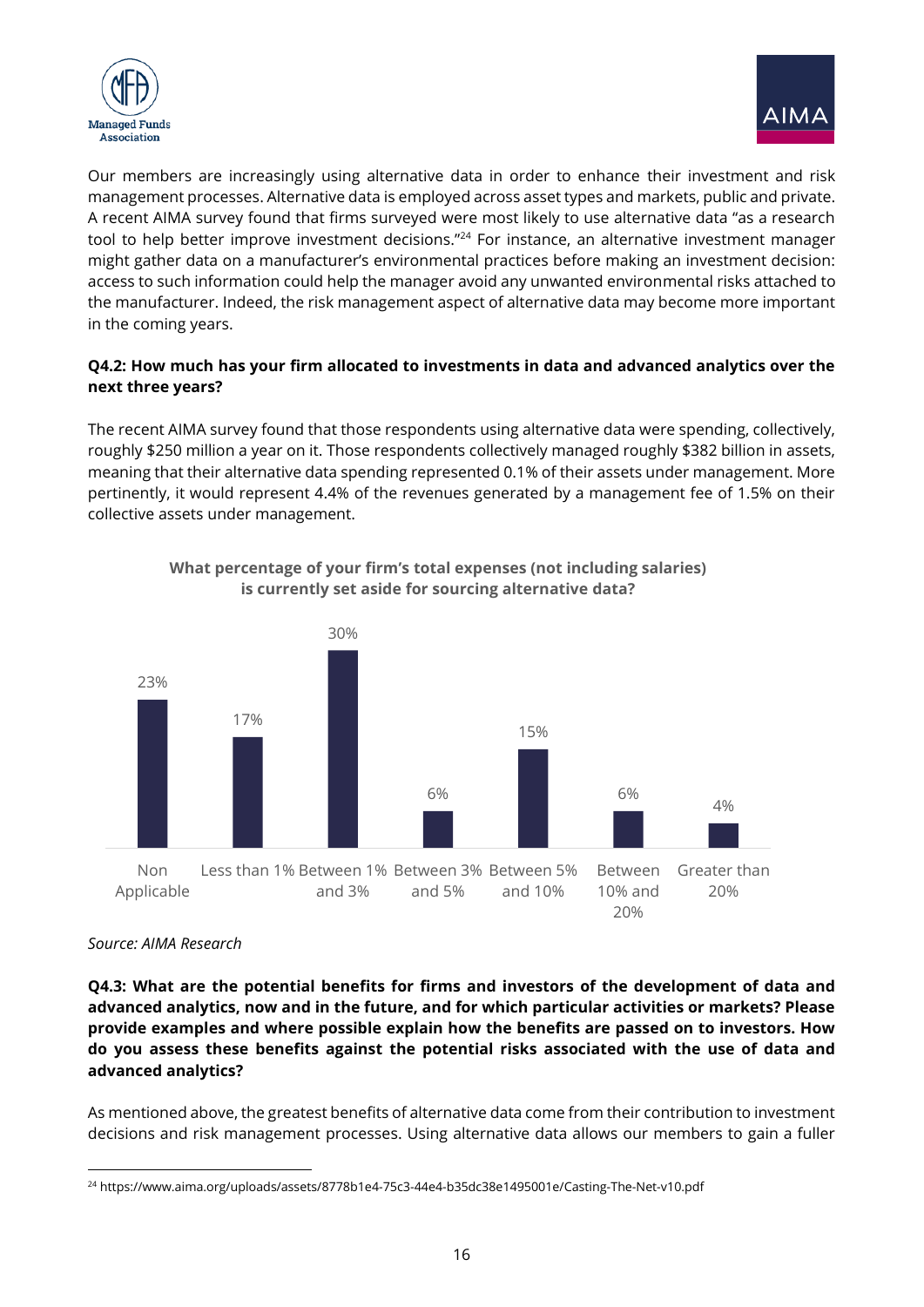



picture of the investments they are considering, and—perhaps even more importantly—the risks attached to those potential investments. Alternative data should thus allow our members to limit their exposure to unwanted risks.

The potential benefits for investors are clear. Enhanced performance driven by alternative data will be passed on to our members' investors; enhanced risk management will help safeguard their investments. Ultimately, the benefits of alternative data will be felt by investors such as pension schemes, university endowments, and charities.

#### **Q4.4: How have business models changed in light of developments in the use and value of data, and how might they change in the future? What affect might this in turn have on different financial markets?**

The increasing importance of data has changed the alternative investment management industry. Our members spend more on IT infrastructure, and many hire an increasing number of employees with quantitative—and not necessarily financial—backgrounds. We anticipate the trend of hiring quantitative professionals to continue.

# **Q4.5: What barriers make it difficult for firms to access data or access the technology necessary for analysing data, and how might this change in the future?**

A recent AIMA survey found the greatest challenge to using alternative data was the need to create an appropriate infrastructure. Like many other industries, the investment industry is going through a digital transformation—taking traditional business processes and using digital technologies to enhance efficiency and efficacy. As a general matter, the industry is hiring more quantitative professionals to analyze alternative data and spending on data infrastructure.

Firms either hire data professionals to develop proprietary data analysis tools or use tools by third-party providers. Costs in this space are likely to decrease over time as technology and computing costs decrease, provided that regulators do not mandate the use of any particular data.

#### **Q4.6: With reference to paragraph 4.25, do you agree there are situations where the use of data could lead to unfair advantages in wholesale markets which could: pose potential barriers to competition (working?) well; or harm market integrity.**

We have seen no evidence of the use of alternative data harming market competition. In theory it might be possible for a single market participant to enter into an exclusive agreement with a data provider. However, alternative data as a category is quite different from trading venue market data and is less likely to raise the same concerns, assuming that regulators do not impose regulatory requirements or mandate the use of any specific data by investors.

Investment managers engage in diverse strategies and there are reasons to believe the use of alternative data may actually increase competition among investment managers. This will remain the case if the differentiating factor among managers is not whether they can afford or access alternative data, but what they do with it—*i.e.*, a firm's proprietary analysis and use of the data. Significant amounts of alternative data is publicly available for investment managers that choose to incorporate it into their investment strategy.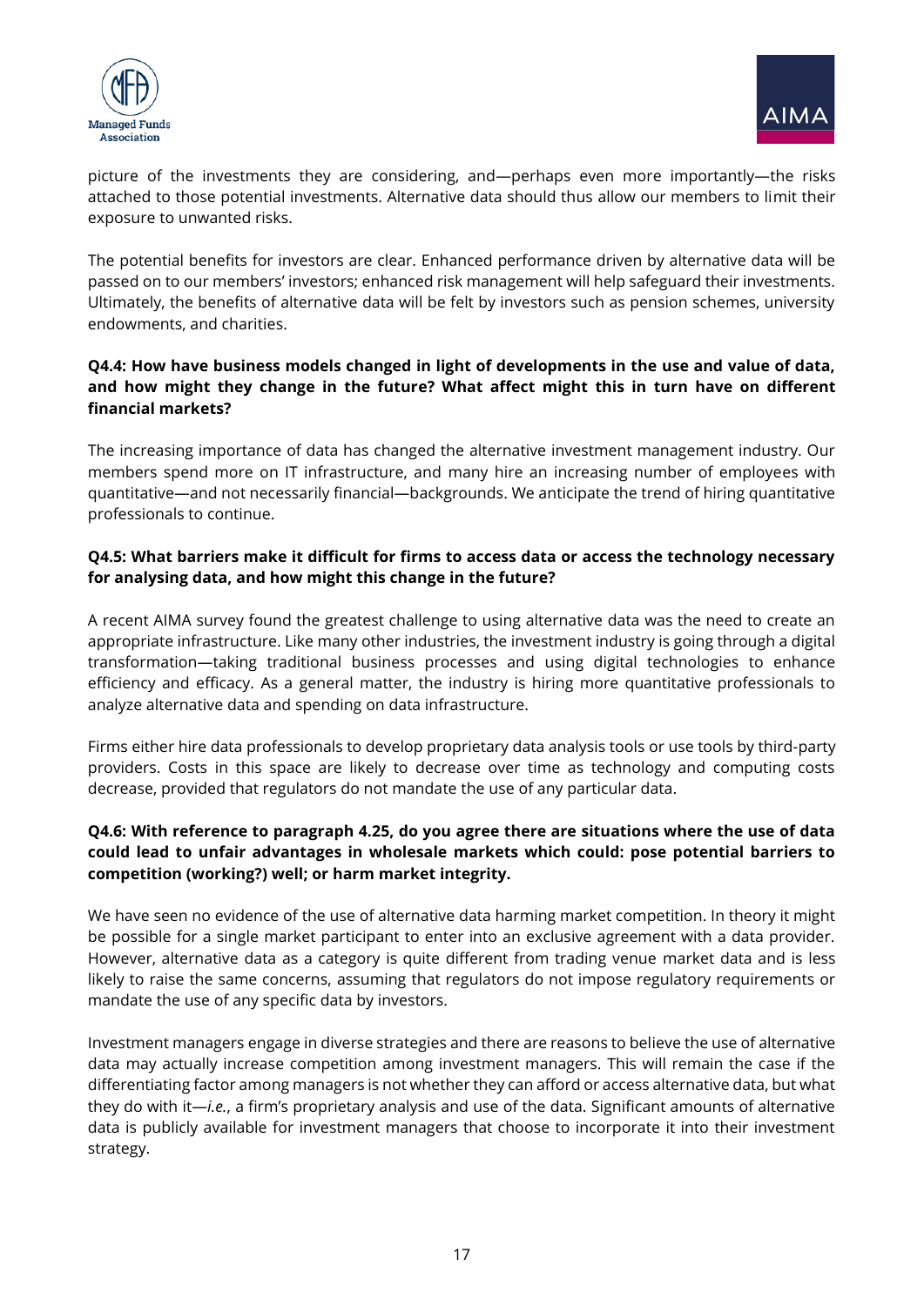



# **Q4.7: What factors do you consider are relevant in assessing whether the use of data may create unfair advantages in wholesale markets? For example, if the data are only available to one or a handful of firms or if some market participants are not able to secure sufficient financing to access data.**

Theoretically, the point at which using certain alternative data creates truly unfair advantages would be the point at which the data ceases to be "alternative," and instead, shares the characteristics of traditional market data. First, it would need to be *essential to the investment process*, either for practical or regulatory reasons. Second, it would have to be *created by a monopoly (natural or otherwise) or oligopoly*. Even then, the use of such data would only be unfair if it was, third, *priced in such a way as to make it available to only a small subset of those markets actors that could plausibly make use of it*.

To use a concrete example of what this might look like, we can imagine a scenario in which investment managers are required to monitor and report on a certain metric for every asset in which they invest. In this scenario, such data would not be reported publicly by issuers, but rather reported directly to a thirdparty data vendor. That data vendor, in turn, would have a dominant market position that allowed it to set the price for accessing the data; rather than charge on a cost-plus basis, the data vendor chooses to charge increasingly high fees, which only a handful of managers could afford.

At present, however, we see no risk of such a situation arising. The alternative data market is vibrant enough for such consolidation to be unlikely.

## **Q4.8: How concentrated is the supply of data, or technology required to analyse data, to wholesale market participants? Please explain how this differs by data type and technology type and the impact on your business.**

At present, the market for alternative data seems to be characterised by robust competition. Estimates indicate that the number of alternative data providers has increased exponentially over the past decade.<sup>25</sup> Market consolidation could, of course, potentially negatively impact our members, and we urge the FCA to be vigilant in this respect. Until any form of alternative data begins to demonstrate the characteristics enumerated in our response to Q4.7, however, we do not see any serious concerns with regards to market competition.

# **Q4.9: Do you consider that the wider use of algorithmic solutions in wholesale markets could give risk to new types of market abuse or collusive behaviour? If you currently use these solutions, do you have any processes in place to manage these potential risks?**

We are not aware of any evidence supporting the notion that the wider use of algorithmic trading would create greater market risks or abuse. Indeed, by limiting the 'human' factor, algorithmic trading limits the possibilities for market abuse and collusive behaviour. Further, our members take their fiduciary, investment and regulatory responsibilities seriously, and algorithmic trading strategies are required to be vetted by development, risk and compliance teams before being deployed, given the detailed provisions on automated trading associated with MiFID II and the related ESMA guidelines that the framework superseded. As investors in their own funds, our members are incentivized to ensure the integrity of their own strategies, and alongside other market participants, they depend on market integrity by all market participants for fair and efficient markets.

<sup>25</sup> https://alternativedata.org/alternative-data/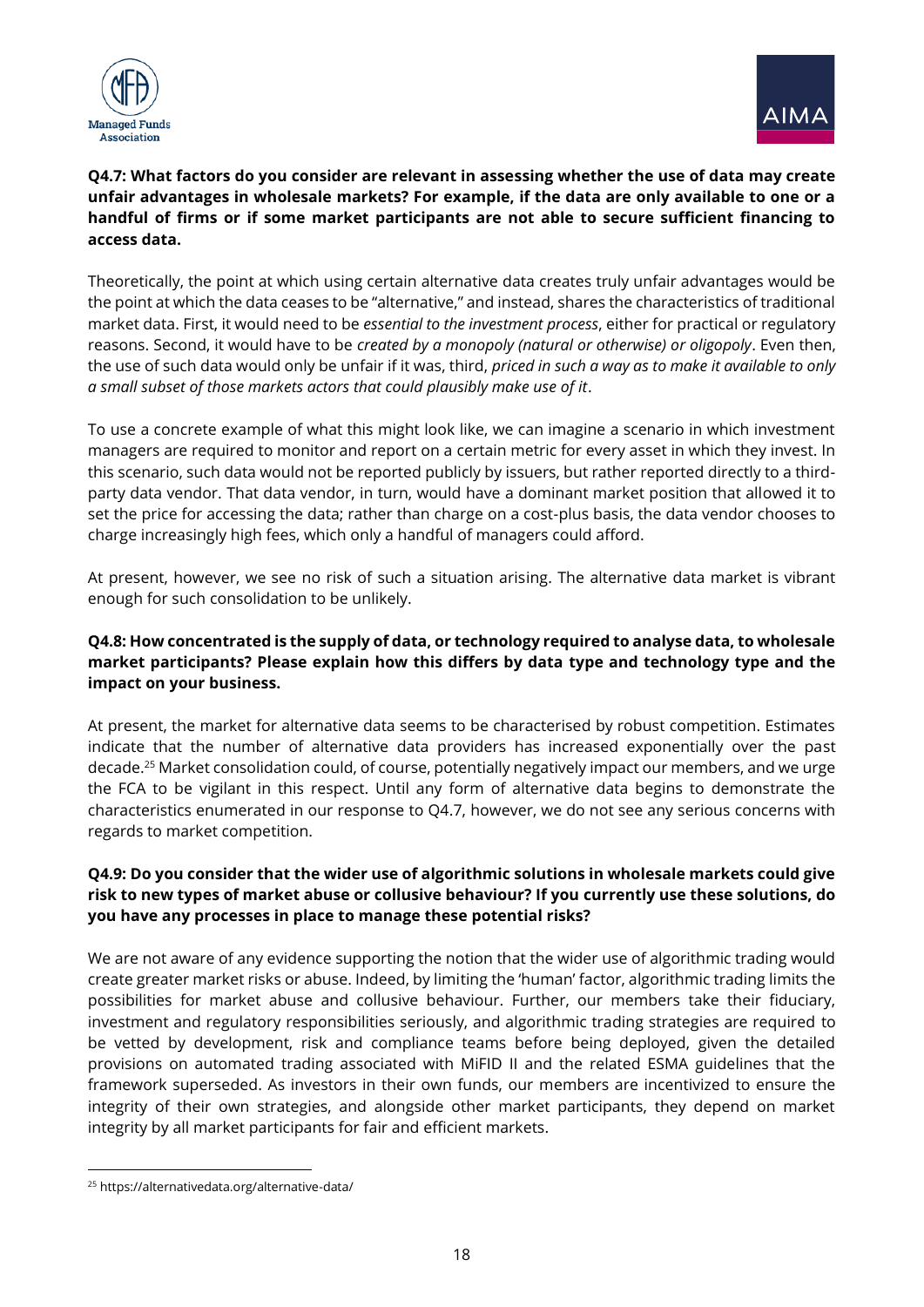



# **Q4.10: Are there any potential control or governance issues associated with these data that you currently use or think will be used in the future? Please provide examples and explain your reasoning.**

The use of algorithmic trading is well established, in fact, many of our members have used this trading technique for decades. As such, controls and governance around algorithmic trading are highly developed.

#### **Q4.11: For wholesale market participants that make use of advanced analytics, how does senior management ensure that it has sufficient understanding of how these algorithms, as an example of one tool, work in order to ensure that they are complying?**

Our members take their regulatory and ethical obligations very seriously. Senior members of a compliance team will assess any new analytics deployed by a firm, working with their technology and portfolio management teams to ensure they have a robust understanding of the relevant regulatory and ethical issues. As fiduciaries to their investors, asset managers have detailed controls and processes in place to ensure sound decision-making and oversight of best execution, and to safeguard investor assets. At every stage of the investment process, our members implement controls and oversight before signing off on algorithmic trading tools that impact their investment processes.

Like any tool that an investment firm/asset manager uses, regulators should not get bogged down on the complexities of the tool but focus on the overall control and supervisory framework in place at a firm which would be expected to flag problematic or questionable determinations of a program.

Current regulatory frameworks, such as the U.S. and EU, already require asset managers to implement risk management, compliance and supervisory programs with respect to their activities as an asset manager. In addition, regulations imposed on intermediaries or market participants with market access require those firms to have robust controls in place to prevent against disruptive orders from being sent to markets. For example, the European Union Markets in Financial Instruments Directive requires investment firms to have an appropriate governance structure, clear development and testing standards, controlled deployment of algorithms, effective systems and risk controls to ensure the system is resilient and has capacity, pre- and post-trade controls, and real-time monitoring systems, among others. These regulations continue to be adequate to ensure appropriate oversight of the investment process.

# **Q4.12a: Are there any potential ethical implications as a result of the use of new forms of data and advanced analytics in wholesale markets? Please give specific examples.**

When using alternative data our members ensure that they abide not just by the letter of the regulation, but also by a strict code of ethics. Some alternative data, for instance, could raise privacy concerns—for instance, image recognition technology, or user location information. Our members take steps to ensure that any data they use is sufficiently anonymized, and that its use does not give them any unfair advantages.

#### **Q4.12b: What steps do you take to make sure that the data you use have been sourced legally and ethically?**

See our response to Q4.11.